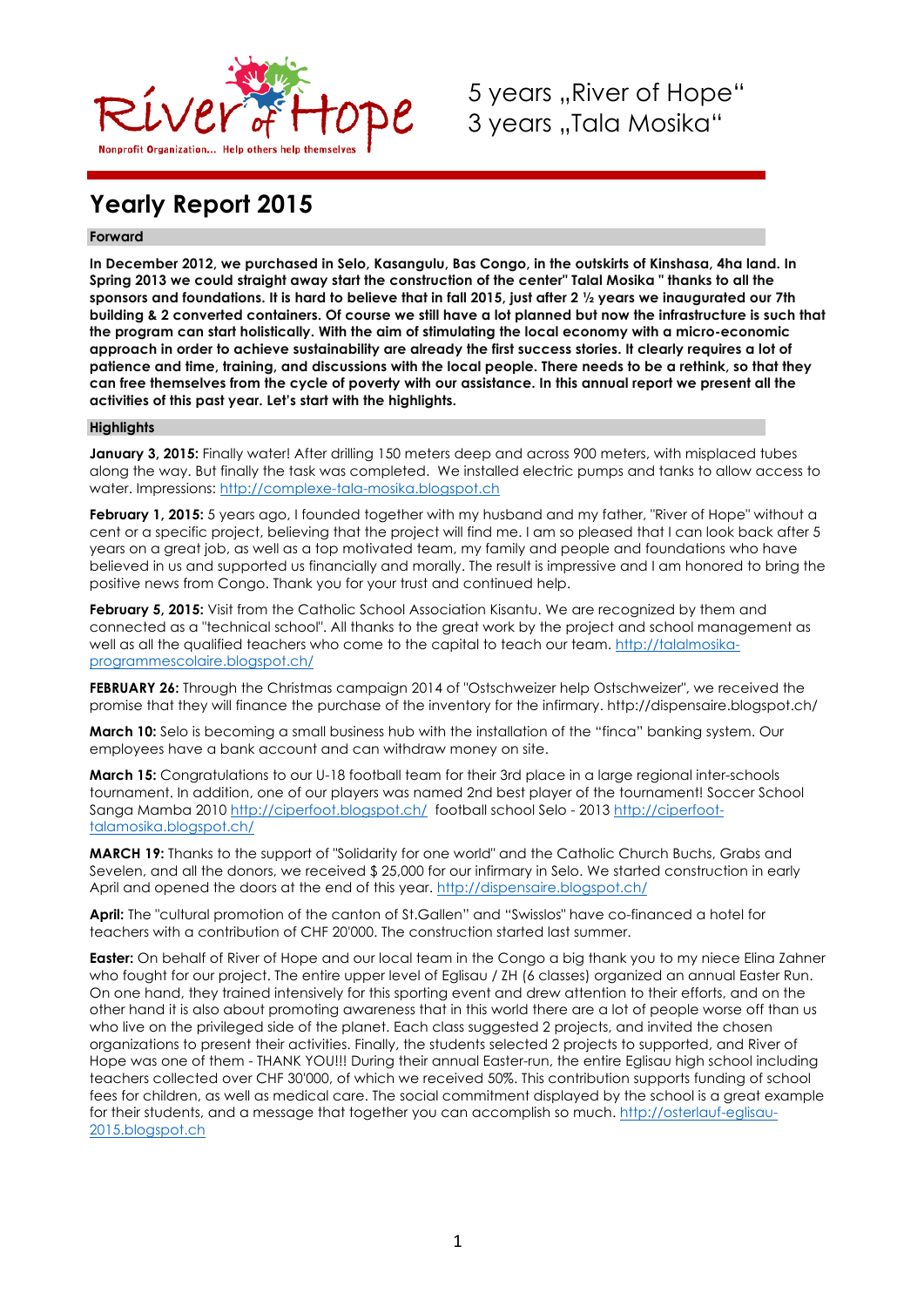**May 7:** Integration & Fundraising in Buchs / SG. The 2nd International Werdenberg Walking Rally took place once again in Buchs / SG. With a benefit of CHF 1838.90, it was a win-win event for 28 nationalities, 16 institutions and our project the Congo. http://international-werdenberg-rally.blogspot.ch

**September 2015:** Joey Doron, on behalf of River of Hope, received the Peace Ball in Bad Ragaz by Abhijeet Barse, CEO of Slumsoccer India, and on behalf of the National Children Football Alliance, England. A few days later (October) our family flew to Congo with 2 peace balls in hand. Joey handed over the red balls to two orphan girls in Don Bosco and Tala Mosika. Footballschool "Tala Mosika" & "Don Bosco" http://ciperfoottalamosika.blogspot.ch & http://ciperfoot.blogspot.ch

**October 2015:** I traveled for the first time to Congo with my family to launch the Peace tournaments and inaugurate all the new buildings of Tala Mosika. What a great experience for us all!

### **Time to say thank you**

I thank my whole team in Switzerland and Congo. Through tireless motivation and a clear vision we achieved surprisingly good results. The financial control is carried out by ACV revision in Buchs / SG.

**Thank you** to all the people who show their support year after year with donations, or asking their friends to collect funds instead of buying presents for their birthday.

**Thank you** to institutions that have been supporting us for years, and have placed their trust in us, such as the Catholic and Protestant Churches in Buchs, Grabs, Sevelen and Teufen, the Hotel School Cesar Ritz in Le Bouveret, St.Georges school in Clarens, and all the foundations that believe in us. Without this generosity we would not be where we are today. Thanks also for all the invitations to present our project: Rotary Werdenberg and the Kiwanis in St.Gallen and Buchs, Thanks to all the schools that initiated support campaigns, such as the high school in Menzingen Zug & junior high school in Eglisau. Without you all we would not be able to achieve so much in recent years.

Our local team has kept itself very busy throughout the year moving forward multiple projects simultaneously. They oversaw 5 construction sites and ensured that we could start the new school year under the best possible conditions. We look forward to the year 2016 and all the exciting challenges ahead.

**Media –** thank you to the local journalists who reported on our achievements in several newspapers **Press:** http://www.ariverofhope.org/media/ **Films:** http://www.ariverofhope.org/media/movies/ Interviews: http://www.ariverofhope.org/media/interviews/ Blogs about all our projects: http://www.ari

### **Our center "Tala Mosika**

**Visits:** this year we welcomed visitors from several organizations including the Medicor, Cartias Linz, Cuisine sans frontières, the Swiss representative of the school Emergence in Kinshasa and various ministries from Kinshasa and Bas Congo. Most of them stayed in our guest rooms that have bathrooms and running water. Our guests enjoyed their time with us and we are grateful for their constructive and positive feedback.

**Construction:** we moved full steam ahead with the construction of our center "Tala Mosika". We inaugurated new classrooms, the sewing studio, agriculture program, kitchen & dining room, infirmary, staff accommodation, shop and snack bar. Our aim is that in the near future more parents will be able to afford school fees and contribute to the Tala Mosika "health insurance" plan. We also aim to attract the villagers and travelers to purchase goods at the store and consume in the restaurant. A whole new world is now open for the villagers of Selo, who's main source of income back in 2013 was producing coal. The road is still long: people have to understand that there are other ways to live, they courageously have to open up to changes in their lives, give us their trust, and together we will make a concrete and positive progress. Impressions: http://complexe-tala-mosika.blogspot.ch/

**Infirmary "Margaretha"**: In November, we finally opened the infirmary. Since 5 years, we have 2 doctors in our team who supported us even with the building regulations, grants and logistics. In order to cover the running costs, River of Hope secured a starting capital but after 2 years the infirmary should finance itself. In addition, the salaries of staff should be covered by the state in some cases within 1-2 years. The infirmary will offer from January 2016 an on-site medical care to over 1000 people, until now the nearest medical facility was located 17 km away. One way to finance medical care is by our own health insurance where adults pay a monthly fee of 5\$ and children 2\$. Children who are enrolled at our school will pay 10\$/year. Those who cannot yet afford this insurance scheme pay a contribution at each visit. Our ultimate goal is to build a hospital, this requiring the permanent presence of an ambulance. Our current financial situation does not allow for such a scenario, but we aim to achieve this some day. At the moment we focus on providing timely paid medical care which in turn ensure that the salaries of the staff are covered.

Warm thanks to "Solidarity for a world" of Buchs, Grabs, Sevelen and the Catholic Church Buchs for financing the construction of the infirmary, and "Ostschweizer help Ostschweizer" for the financial support of material including beds, laboratory equipment, furniture, etc… A special thanks to my mother who asked her friends to donate to River of Hope rather than buying her gifts for her 70<sup>th</sup> birthday. The money collected covered all permit costs. Impressions: http://dispensaire.blogspot.ch/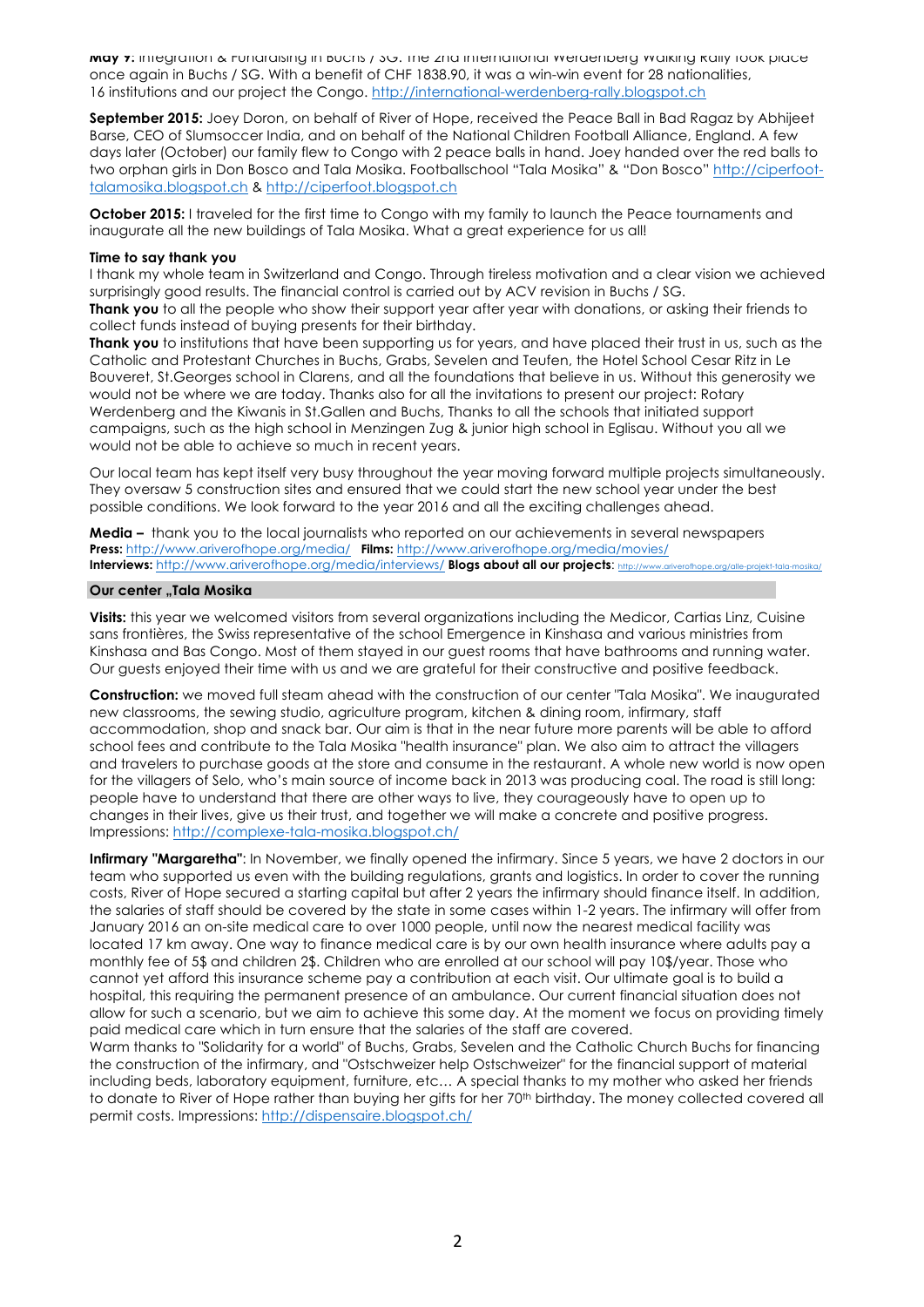**Accommodation for Teachers:** the construction of accommodation for the teachers was co-financed by the Cultural Fund of the Canton of SG and Swisslos and was inaugurated in September. Now, not only the teachers but also the staff of the hospital can stay on campus during working time. This solution provides and sense of stability to all employees. Currently we can only find qualified staff in the capital and we therefore need to provide them suitable lodging facilities and food to attract them to come and work in Tala Mosika. http://complexe-tala-mosika.blogspot.ch/

**Kitchen & Diningroom:** In summer 2014, the project leader of Cuisine sans frontières (CSF) visited Tala Mosika for the first time. The outcome was a decision to finance the construction of our kitchen & dining room for 100 people. The construction began in December 2014. In January 2015 we loaded a container in Buchs, filled with kitchen and restaurant material that was collected from several Swiss restaurants. The offloading and set-up was coordinated on site by Sebastian, a member of the CSF team. In February 2016 he will return to Congo to train together with another cook our Tala Mosika team. The training focuses on hygiene, use of the material, food sanitation, and cooking suggestions for a balanced diet. Thanks CSF for this great and uncomplicated cooperation. Impressions: http://cuisine-talamosika.blogspot.ch

**Agriculture:** chicken, sheep and goats have found a home in Tala Mosika. In the autumn we bought about 1-2 hectares of land for each of the four surrounding villages. We founded an agricultural cooperative where part of the involved villagers' profits go to pay the school fees of their children. This approach ensures selfsufficiency: the parents have a source of income that also covers the education of their kids and health insurance. Many thanks to Caritas Linz / Kinshasa for your advice and financial support. Our goal in the new year is to acquire more land so that the villagers can increase their crops and sell their fruits and vegwtabls at the market. Our agricultural training program is the ideal solution for them. On Tree Day, students planted Moringa trees – also called "miracle trees". Impressions: http://agriculture-tala-mosika.blogspot.ch

**Primary and secondary school with boarding:** In 2014, we have opened the school and in the summer of 2015 all our 6 graders successfully passed the national primary school final exams. A great success for students - teachers - parents and for all of us. A sign that we are on the right track and that our decision to hire well-trained teachers from the capital was the right one, despite the huge overhead costs that this requires. Another highlight for our elementary school teachers was that they already were able to complete the first 3-week training in school Emergence in Kinshasa during the summer holidays. This course was offered by the CPA with a Swiss educator, and is supported by Family Gnägi from Zurich. This productive and uncomplicated cooperation is great and important for all of us. The Emergence school board with its teachers came to stay at the center Tala Mosika for a 3-day working retreat. This school year counts about 150 students. Unfortunately, some parents do not send their children to school regularly, and avoidance of school fees payments are a regular issue. Parents are often unable to pay school fees so we are constantly looking for solutions and ways to help them secure a job. Their lack of education and professional skills limits their options, but several are able to work on campus in our kitchen, the sewing studio and especially in agriculture. A huge thank you to the Foundation Medicor for financing the construction of 4 terraced buildings over the past 3 years where all our classrooms, offices, storage, dorms etc. are in. Impressions: http://talalmosika-programmescolaire.blogspot.ch

**Sewing studio:** Since the summer of 2014 women who can already read and write, or the students of Analphabet- program are entitled to receive a professional education the sewing studio. The prerequisite was that together they would cover the costs of the teacher. We are proud to say the since February 2015 the 30 participants in the program have been able to pay 100% of the salary, travel expenses and food of their teacher. Thanks to the impressing progress made by the women of the sewing studio we launched our own "Tala Monika collection" in October 2015. We aim to sell their products both locally and maybe one day in Europe. The cooperation between the women in the studio has many advantages: we can accept large orders, for example the sewing of sheets for an entire local orphanage. Profits are distributed in part between the ladies and to a community fund that covers operational and overhead costs. We thank all the people in Switzerland who donated manual sewing machines, buttons, zippers, fabrics, wool and much more. Impressions: http://atelier-couture-tala-mosika.blogspot.ch/

**Container:** this year again we have sent a container and converted into a shop. It now stands next to the other container, on the main road N1, which serves as snack bar and office for the FINCA bank.

**Soccer:** As you may know, we opened our second CIPERFOOT football center in October 2013. This offer is aimed at disadvantaged children and youth living in poverty or on the streets. The training takes place 3 times a week. Most families cannot afford to pay for the training, so again this year we are very happy to have covered the costs of the trainers, meals, medical care through financial support.

Our football school CIPERFOOT from Sanga Mamba was registered as a first of its kind in the year of 2010. In 2013, we started with the football training at "Tala Mosika" in Selo.

- Our U-18 team has qualified for the 2nd time in a row for the final round of the African tournament organized by Manchester United and Airtel Congo.
- We organized a tournament on the "peace day". http://ciperfoot-talamosika.blogspot.ch
- We participated in several tournaments in Kinshasa. http://ciperfoot.blogspot.ch
- "One World Futbol" developed a unique ball that does not require air and is virtually indestructible.